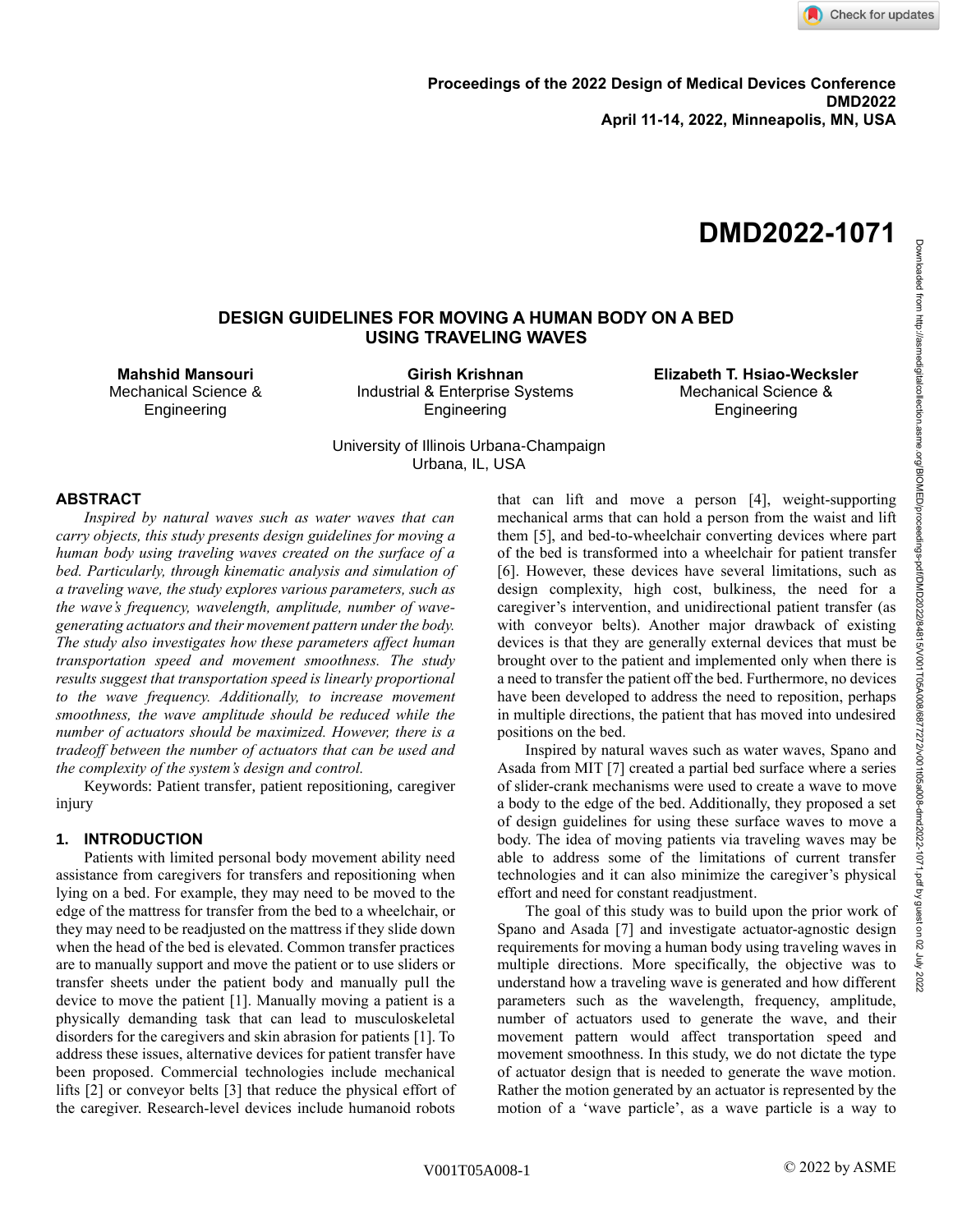visualize the motion of the combined wave front. Therefore, this study will explore a more comprehensive set of design requirements for moving the human body around a bed surface using traveling waves (Fig. 1). Furthermore, these design requirements are intended to be agnostic to actuator type.



**FIGURE 1:** Schematic of moving a human body on the surface of a bed using traveling waves in two dimensions.

# **2. MATERIALS AND METHODS**

# **2.1 Kinematic analysis of a traveling wave**

In this section, we present a kinematic analysis of a traveling wave to explain how a traveling wave is generated and how 1) transportation speed and 2) movement smoothness are affected by the wave parameters. In this analysis, we assume that the object is rigid.

## **2.1.1 Transportation speed analysis**

The problem is defined as the following, as was proposed in [7]. We would like to move an object of mass *M* and with length *L* (Fig. 2A). The traveling wave has an amplitude *A* and wavelength  $\lambda$ , and consists of individual wave particles. The wavelength is the distance between two continuous crests or troughs, and it is dictated by the spacing between wave particles. A wave particle is defined as following an elliptical trajectory centered at a distance *u* from the origin, with minor and major axes of *r* and *R*, respectively (Fig. 2B) (note that  $A = R$ ). The parameter  $u$  is the  $x$  coordinate of the center of each wave particle's elliptical trajectory. To move the object to the right, each particle has a repeated pattern: starting from the left quadrants of the ellipse, the particle moves clockwise upward, contacts the object, supports and slightly raises the object, moves downward, detaches from the object, and finally returns to its original position. All wave particles follow the same trajectory but with a phase difference  $\theta_0$  with respect to their adjacent particle. (In Fig. 2A, we have only shown the trajectory of three particles.) The number of wave particles *n* in one wavelength is  $2\pi$  $\frac{2n}{\theta_0}$  + 1. As a result of synchronization between the motion of different wave particles, the wave is generated, and the object is transferred to the right.

Since the motion of each particle is periodic, the x and y coordinates of the particle change as a function of time and can be written as

$$
x_p(u,t) = u + r \sin \theta(u,t) \tag{1}
$$

$$
y_p(u, t) = R \cos \theta(u, t) \tag{2}
$$

where  $\theta(u, t)$  is shown in Fig. 2B and is given by

$$
\theta(u,t) = \omega t + \frac{2\pi u}{\lambda} \tag{3}
$$

In Equation (3),  $\omega$  is the frequency of the cyclic motion (in this case in the clockwise direction). We assume the object is rigid and is only supported at the wave crests. Furthermore, we assume that there is no slipping between the object and the contacting wave particle. To calculate the transportation speed, we differentiate  $x_p(u, t)$  with respect to time and compute it at the wave crest where  $\theta(u, t) = 0$  (Equation (4)).

$$
V_{transportation} = \frac{\partial x_p}{\partial t} |_{\theta=0} = r\omega \tag{4}
$$



**FIGURE 2:** Schematics of a traveling wave. (A) A traveling wave that consists of individual wave particles, shown as yellow circles; where each particle follows an elliptical trajectory in the clockwise direction to move the rectangular object to the right. (B) Details of the elliptical trajectory of the particle, adapted from [7].

Furthermore, given the transportation time *T* and distance *d*, one should therefore choose  $r$  and  $\omega$  such that  $V_{transportion} = \frac{d}{dt}$  $\frac{a}{T}$ . Note that to change the motion direction, the direction of  $\omega$  would change. It can be shown that the wave particles at the wave crests move at a different direction compared to the wave particles at the wave troughs ( $V_{\text{crest}} = r\omega$ and  $V_{trough} = -r\omega$ ), and the maximum transportation speed occurs if the object is kept at the wave crests.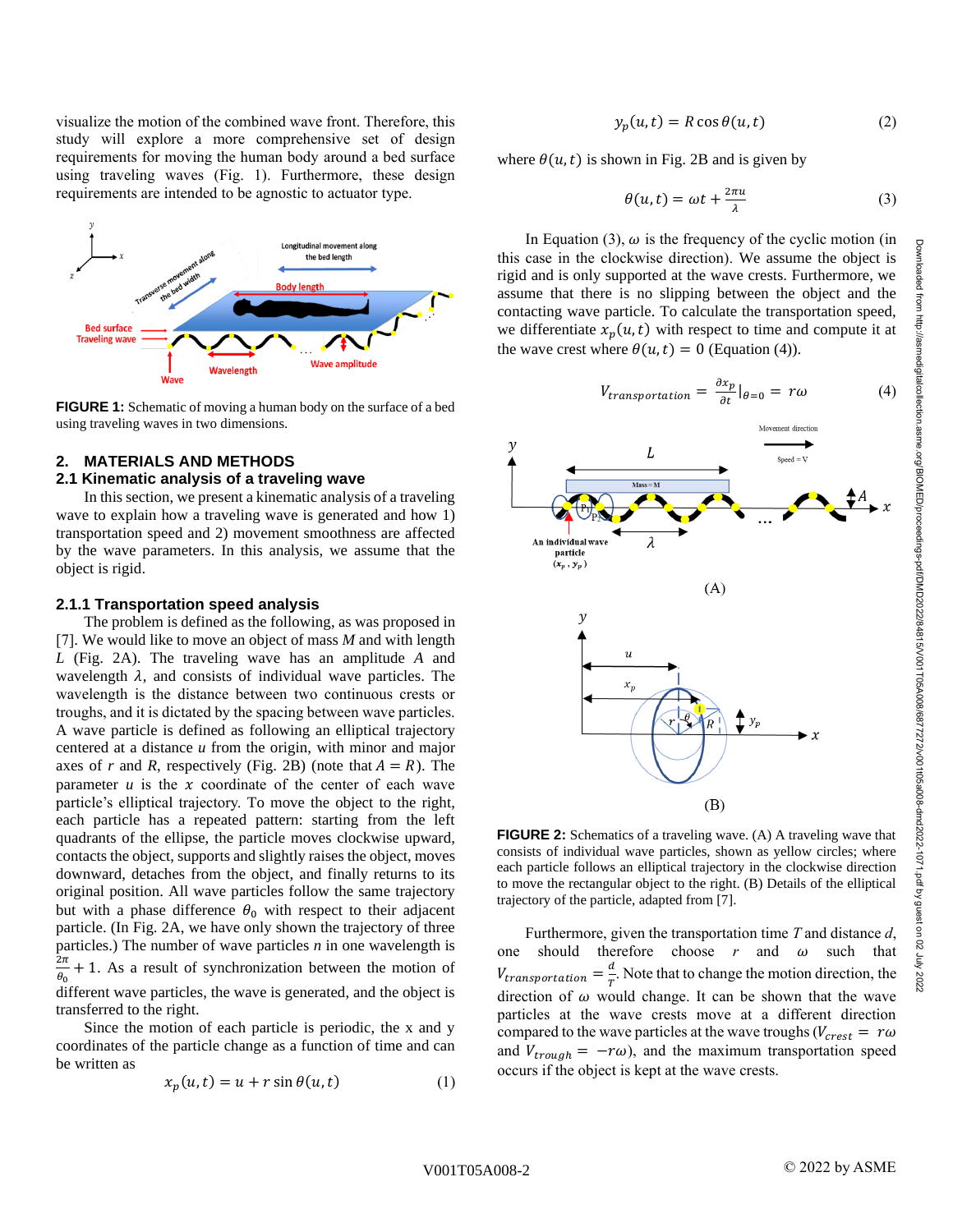#### **2.1.2 Movement smoothness analysis**

One goal of this study was to investigate how different wave parameters affect movement smoothness as the object traverses along the wave. To analyze this, we first needed to define smoothness quantitatively. In the transportation engineering literature, pavement smoothness is a measure of the level of comfort experienced by the traveling public while riding over a pavement surface [8]. There are a couple of different indices for measuring surface roughness [8]. One frequently used metric is called the International Roughness Index (IRI), which is defined as the accumulated suspension strokes over the traveled distance during the travel time [8]. Therefore, we defined movement smoothness *s* as the inverse of the IRI index which is given by:

$$
s = \left[\frac{\int_0^T |\dot{y}_{object}| dt}{d}\right]^{-1} \tag{5}
$$

The trajectory of  $y_{object}(t)$  was achieved based on the simulation results presented in section 2.2 and given by

$$
y_{object}(t) = R - R \left(1 - \cos\left(\frac{\theta_0}{2}\right)\right) \left(\left|\cos\frac{\pi\omega t}{\theta_0}\right| - 1\right) \tag{6}
$$

Using Equations (5) and (6), movement smoothness *s* was analytically derived as

$$
s = \left[\frac{1}{d} \int_0^T \frac{\pi R \omega}{\theta_0} \left(1 - \cos \frac{\theta_0}{2}\right) \left|\sin \frac{\omega \pi t}{\theta_0}\right| dt\right]^{-1} \tag{7}
$$

where  $r$  and  $R$  are the lengths of the minor and major axes of the elliptical trajectory of each wave particle,  $\theta_0$  is the phase difference between two adjacent wave particles, and  $\omega$  is the frequency of the cyclic motion. Also, given Equation (4), note that  $d = r\omega T$ , therefore, r will also appear in the smoothness equation.

## **2.2 Simulation of a traveling wave**

To better understand the effect of each wave parameter on the transportation speed and smoothness, we simulated the traveling wave in MATLAB Simscape Multibody environment (MATLAB 2021a) (Fig. 3). Each wave particle was modeled as a solid cylindrical element block connected to a Cartesian joint block with two translational degrees of freedom (DOFs) in the x and y directions. To change the wavelength, the spacing between wave particles was adjusted. Furthermore, to change the number of wave particles,  $\theta_0$  was changed. Two sinusoidal signals were used to actuate the translational DOFs  $x_p$  and  $y_p$  given by Equations (1) and (2). The object was modeled as a solid brick element with the dimensions *L*, *H*, and *W* in the x, y, and z directions, respectively, and connected to a 6 DOF joint block. Furthermore, to model the contact between the object and wave particles, a spatial contact force block was used.



**FIGURE 3:** Simulated traveling wave and the transported object. (A) Front view. (B) Isometric view.

#### **3. DISCUSSION**

The kinematic analysis results indicated that transportation speed is linearly proportional to  $r$ , the minor axis of the elliptical wave-particle motion and  $\omega$ , which is the angular velocity of the wave particle as given by Equation (4), and has its maximum value at the wave crests. Furthermore, movement smoothness is a function of  $r$ ,  $R$ , and  $\theta_0$  (or equivalently, the movement kinematics and number of individual wave particles), as shown in Equation (7). To increase movement smoothness, *R* should decrease whereas *r* should increase, which in its extreme limits boil down to a purely translational motion such as that of a conveyor belt. However, a single conveyor belt can only move the object in one direction, and it fails to provide twodimensional motion. A two-dimensional conveyor belt could be designed for this purpose; yet it may be challenging to obtain independently controlled two-dimensional planar motion from a system of conveyor belts.

Additionally, to increase smoothness, the number of wave particles should increase (or equivalently, the phase difference between adjacent actuators should decrease). However, increasing the number of wave particles implies a more complex actuation system design and control architecture. Therefore, there is a tradeoff between movement smoothness and complexity of the system design and control.

## **4. LIMITATIONS AND FUTURE WORK**

One limitation of this study is that we focused solely on an elliptical trajectory for the wave particles to create the wave since this trajectory is observed in naturally occurring waves, such as water waves. However, in general, to move a body using a wave, the wave particles could exhibit periodic motion along any closeloop trajectory, with the elliptical trajectory as a specialized case. The type of trajectory will determine the motion requirement of the actuators, which could be either translational, rotational or their combination. We may be thus inclined to choose a trajectory that simplifies the design of the actuators.

In the future, we will address a number of additional design guidelines. We will explore the additional design guidelines needed to move an elastic object such as the human body with regards to the minimum required stiffness of the interface between the human body and the wave particles. Additional considerations with respect to the human body comfort will be